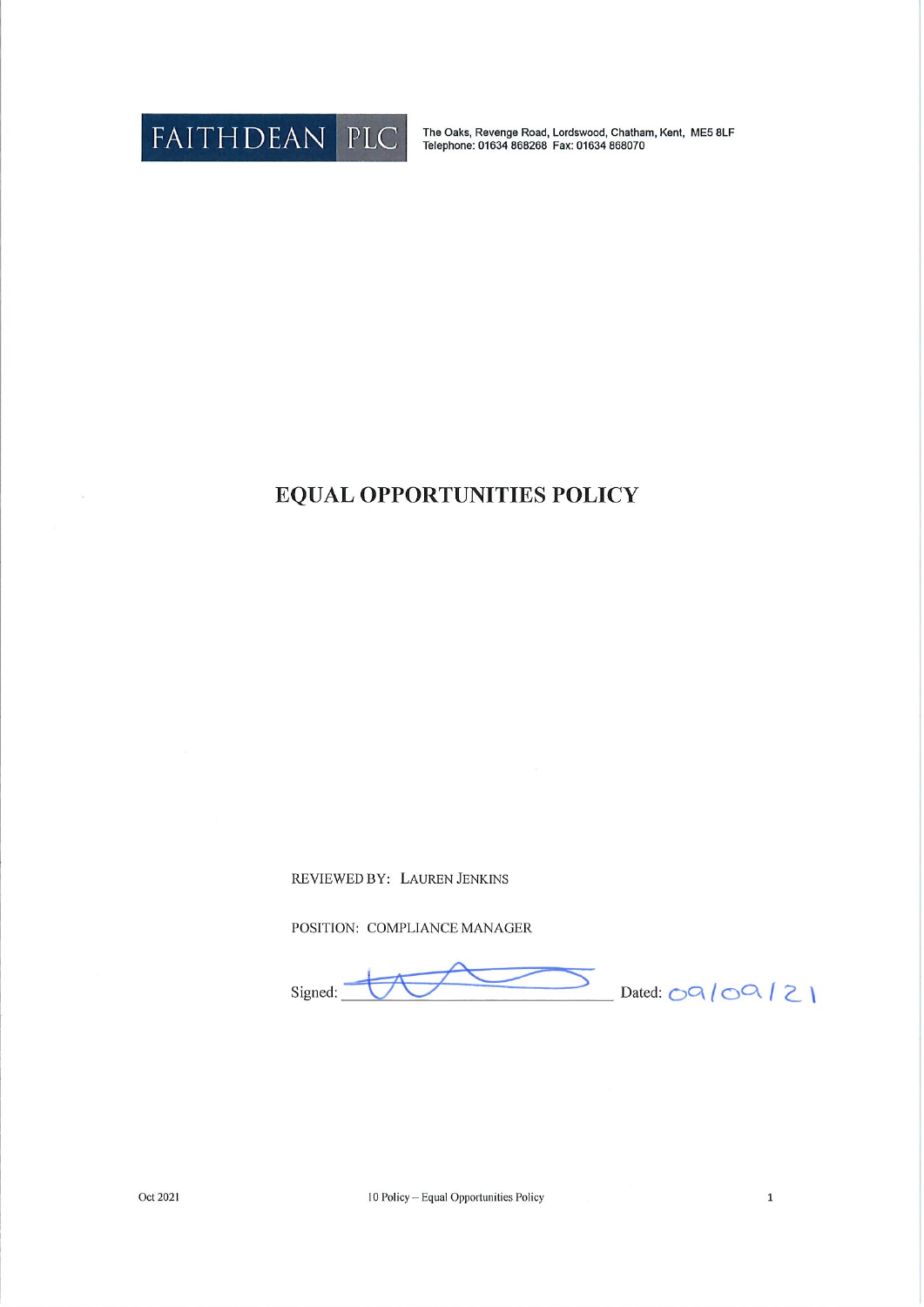## **1.0 EQUAL OPPORTUNITIES STATEMENT**

- 1.1 Faithdean Plc is committed to building an organisation that makes full use of the talents, skills, experience, and different cultural perspectives available in a multi-ethnic and diverse society, and where people feel they are respected and valued, and can achieve their potential regardless of race, colour, national or ethnic origins, sexual orientation, gender, disability or age.
- 1.2 Faithdean Plc will follow the recommendations and guidance of the Equality and Human Rights Commission, in all our employment policies, procedures and practices, and in dealing with customers and members of the public.

## 2.0 **EQUAL OPPORTUNITY POLICY**

- 2.1 The aims of this policy are to ensure that:
	- No-one receives less favourable treatment, on grounds of any protected characteristic (including age, disability, gender reassignment, marriage/civil partnership, pregnancy/maternity, race, religion/belief, sex and sexual orientation); or is disadvantaged by any conditions, requirements, provisions, criteria, procedures or practices that cannot be justified on any other grounds.
	- No-one is victimised for taking action against any form of discrimination or harassment, or instructed or put under pressure to discriminate against, or harass, someone on the above grounds.
	- The organisation is free of unwanted conduct that violates the dignity of workers or create an intimidating, hostile, degrading, offensive, or humiliating environment.
	- Opportunities for employment, training and promotion are equally open to male and female candidates, candidates from all racial groups, candidates with or without disabilities, and candidates of any age, and of any sexual orientation, religion or belief.
	- Selection for employment, promotion, transfer, training, and access to benefits, facilities and services, will be fair and equitable, and based solely on merit.
- 2.2 This policy applies to all aspects of employment, from recruitment to dismissal and former workers' rights.
- 2.3 We will take the following steps to put the policy into practice and make sure that it is achieving its aims:
	- 2.3.1 The policy will be a priority for the organisation.
	- 2.3.2 Lauren Jenkins, Compliance Manager, will be responsible for the day to day operation of the policy.
	- 2.3.3 The policy will be communicated to all workers and job applicants, and will be placed on the company's intranet and website.
	- 2.3.4 Workers and their representatives and trade unions will be consulted regularly about the policy, and about related action plans and strategies.
	- 2.3.5 All workers will be trained on the policy, on their rights and responsibilities under the policy, and on how the policy will affect the way they carry out their duties. No-one will be in any doubt about what constitutes acceptable and unacceptable conduct in the organisation. Unacceptable conduct includes discrimination and harassment at work related social functions.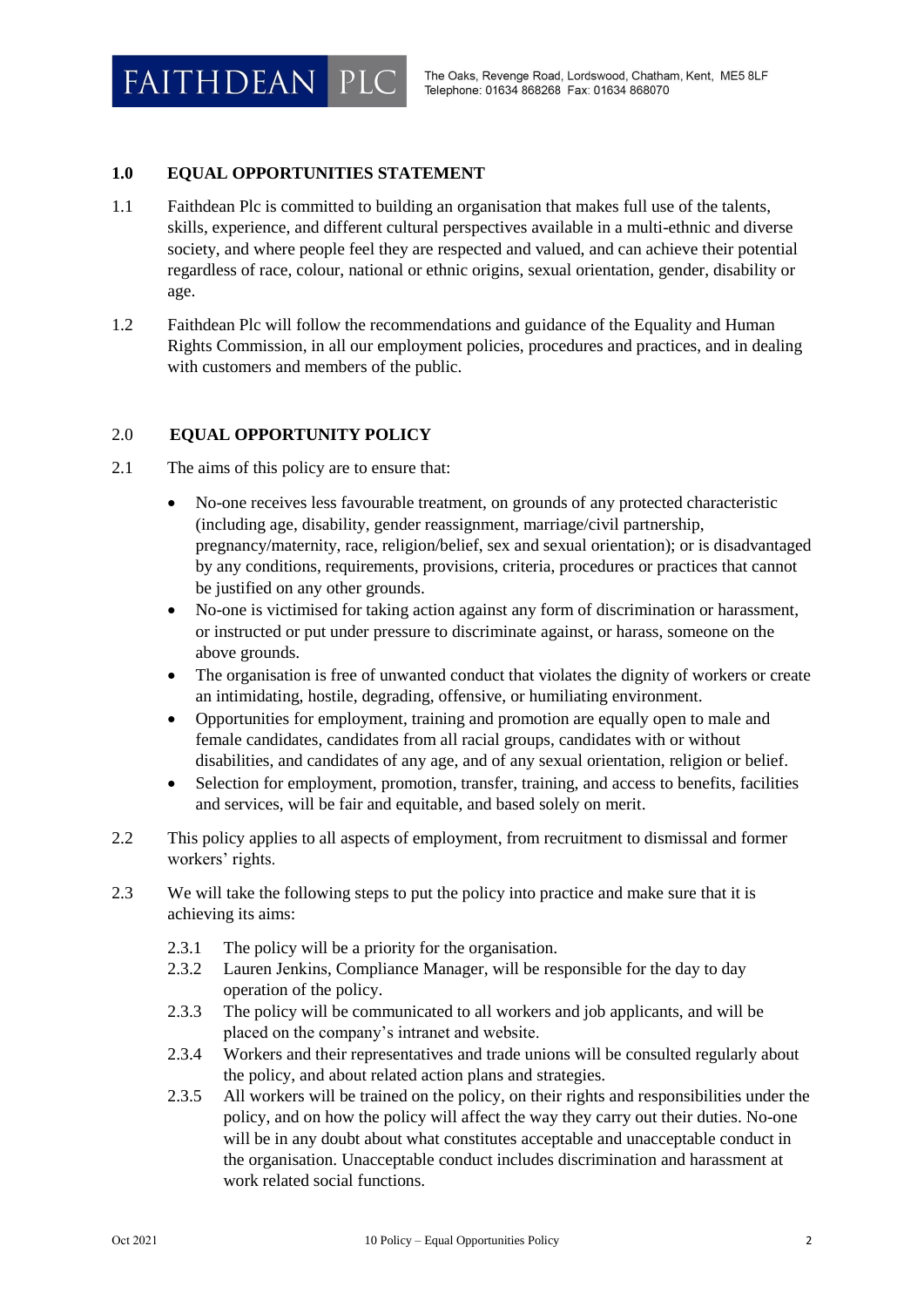**FAITHDEAN PLC** 

- 2.3.6 Managers and workers in key decision-making areas will be trained on the discriminatory effects that provisions, practices, requirements, condition, and criteria can have on some groups, and the importance of being able to justify decisions to apply them.
- 2.3.7 Complaints about discrimination or harassment in the course of employment will be regarded seriously, and may result in disciplinary sanctions, and even dismissal. The grievance procedure will be published in a form that is easily accessible.
- 2.3.8 Opportunities for employment, promotion, transfer and training will be advertised widely, internally and externally, and all applicants will be welcomed, irrespective of race, colour, nationality, ethnic or national origins, genders, sexual orientation, disability, age, religion or belief.
- 2.3.9 All workers will be encouraged to develop their skills and qualifications, and to take advantage of promotion and development opportunities in the organisation. All employees carrying out work of 'equal value' will receive equal pay, regardless of their sex, race or any other protected characteristic, and equal pay audits will be carried out as necessary.
- 2.3.10 Selection criteria will be entirely related to the job or training opportunity.
- 2.3.11 We will make reasonable changes to overcome physical and non-physical barriers that make it difficult for disabled employees to carry out their work, and for disabled customers to access our services.
- 2.3.12 We will take a flexible approach to working arrangements. We will consider requests for changes carefully and objectively, and will accommodate them unless it would cause significant difficulties to the business or employees.
- 2.3.13 Information on the ethnic and racial background, gender, disability, and age of each worker and applicant for employment will be collected and analysed, to monitor each stage of the recruitment process. The information will be held in strictest confidence and will only be used to promote equality of opportunity. Information about that religion/belief and sexual orientation of employees may also be monitored. Monitoring may include promotion and training if necessary.
- 2.3.14 If the data shows that people from particular groups are under-represented in particular areas of work, lawful positive action training and encouragement will be considered for workers and others from that group, to improve their chances of applying successfully for vacancies in these areas.
- 2.3.15 Grievances, disciplinary action, performance, assessment, and terminations of employment, for whatever reason, may also be monitored by gender, racial group, age, disability, religion/belief and sexual orientation, if necessary.
- 2.3.16 Requirements, conditions, provisions, criteria, and practices will be reviewed regularly, in the light of the monitoring results, and revised if they are found to, or might, unlawfully discriminate on any of the above grounds. We will also regularly review advertising, recruitment and application materials and processes, and this policy.
- 2.3.17 All contracts between Faithdean Plc and contractors to supply goods, materials or services will include a clause prohibiting unlawful discrimination or harassment by the contractors and their staff, and by sub-contractors and their staff. The clause will also encourage contractors and potential contractors to provide equality of opportunity in their employment practices.